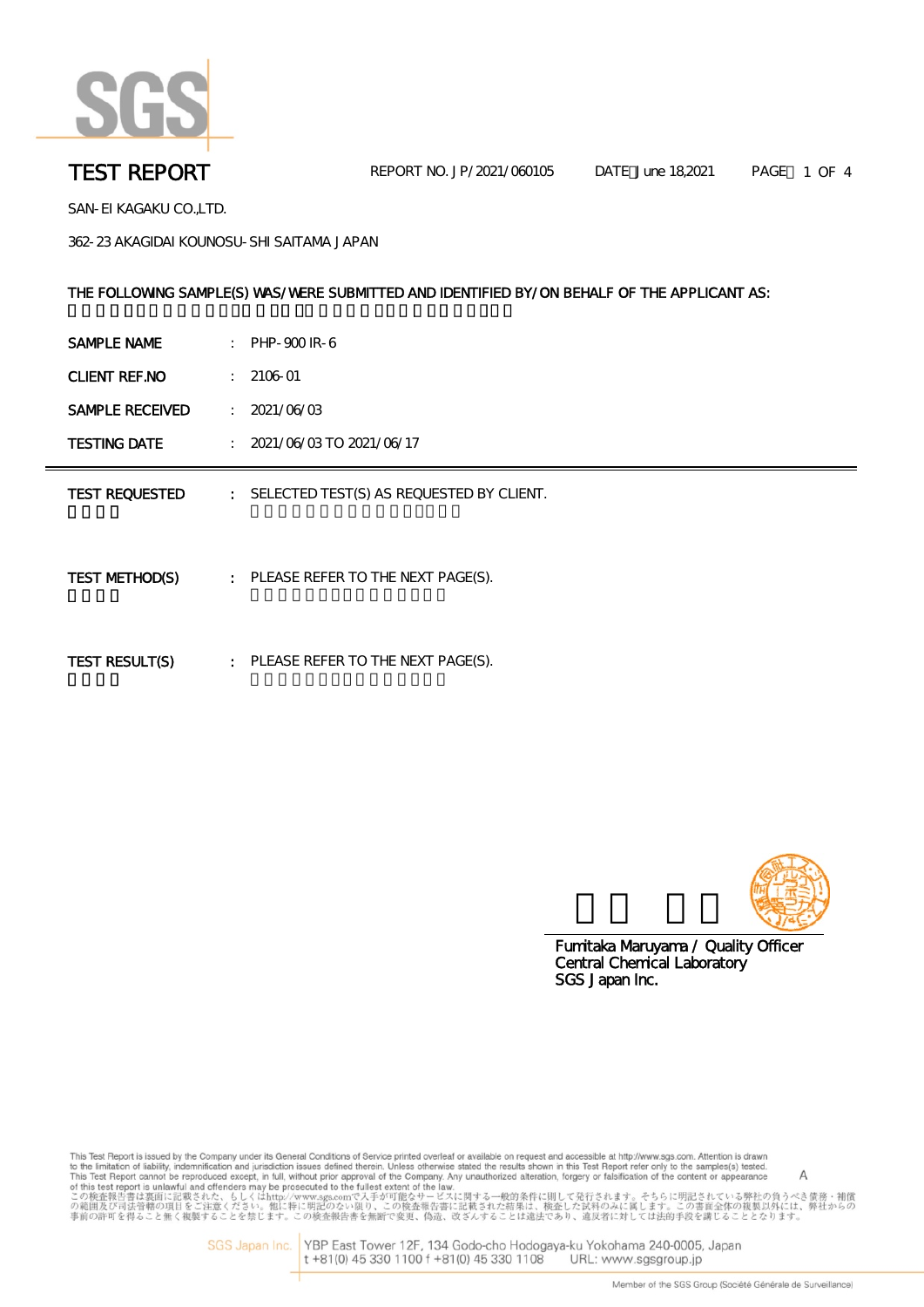

SAN-EI KAGAKU CO.,LTD.

362-23 AKAGIDAI KOUNOSU-SHI SAITAMA JAPAN

## TEST RESULT(S)

| <b>ITEM(S)</b>                                    | UNIT | <b>RESULT</b> | <b>METHOD</b>                | INST./PLACE | <b>MDL</b> |
|---------------------------------------------------|------|---------------|------------------------------|-------------|------------|
| <b>HALOGEN</b>                                    |      |               |                              |             |            |
| FLUORINE(F)                                       |      | N.D.          | BS EN14582(2016)/ Combustion | $IC^*$      | 50         |
| CHLORINE(CI)                                      |      | 190           | BS EN14582(2016)/ Combustion | $IC^*$      | 50         |
| BROMNE(Br)                                        |      | N.D.          | BS EN14582(2016)/ Combustion | $IC^*$      | 50         |
| IODINE(I)                                         |      | N.D.          | BS EN14582(2016)/ Combustion | $IC^*$      | 50         |
| $\cdots$<br>$\cdots$<br>$\cdots$<br>$\cdots$<br>. |      |               |                              |             |            |

NOTES: mg/kg = ppm, N.D. = Not Detected, INST. = INSTRUMENT, MDL = Method Detection Limit

REMARK: \* = The test has been conducted in association with SGS Taiwan Ltd.

This Test Report is issued by the Company under its General Conditions of Service printed overleaf or available on request and accessible at http://www.sgs.com. Attention is drawn<br>to the limitation of liability, indemnif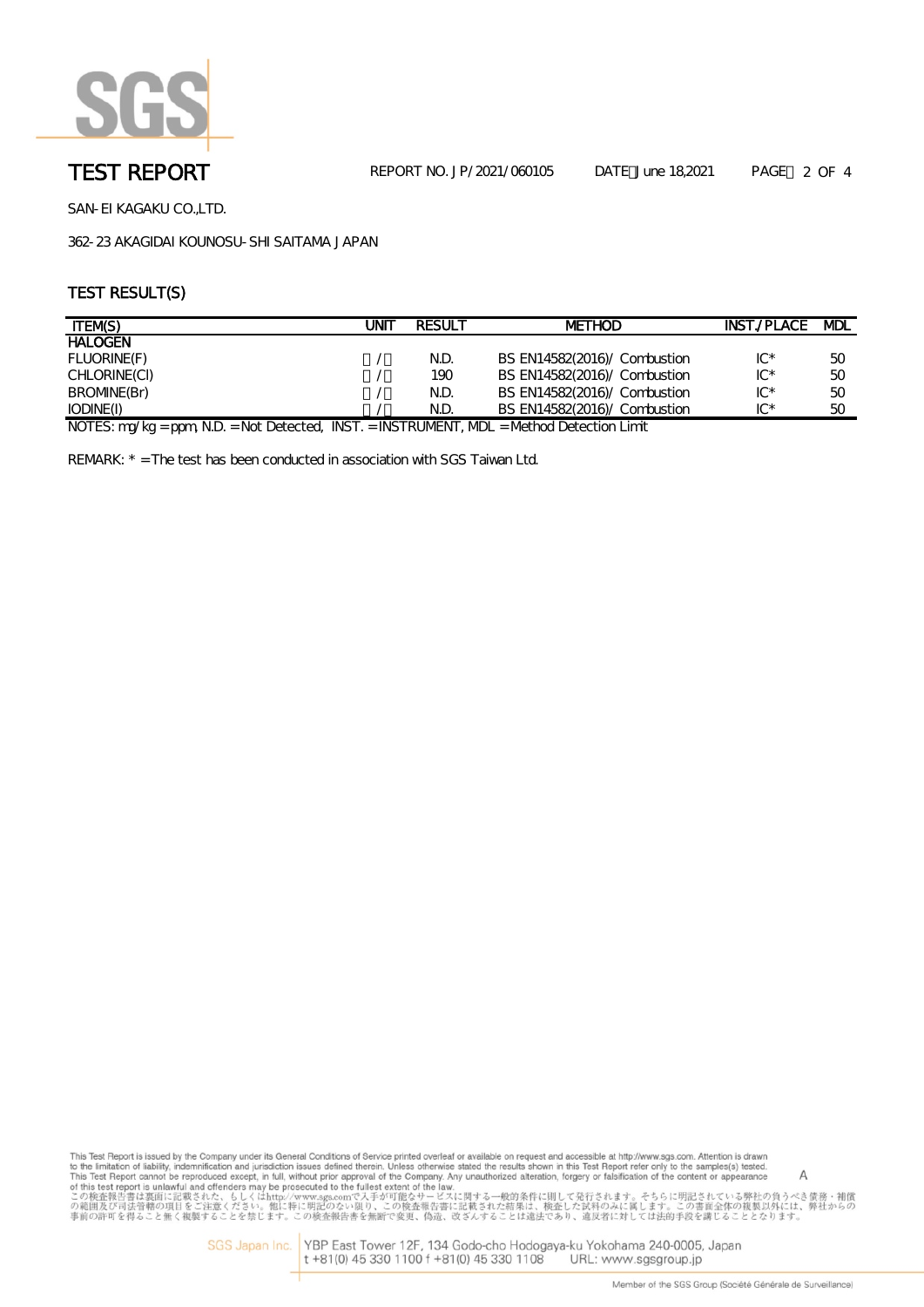

TEST REPORT **NO. 2021/060105** DATE June 18,2021 PAGE 3 OF 4

SAN-EI KAGAKU CO.,LTD.

362-23 AKAGIDAI KOUNOSU-SHI SAITAMA JAPAN

# **NEASUREMENT FLOW CHART**

- 1) Name of the person in charge of measurement: Ryohei Fukawa
- 2) Name of the person responsible for measurement: Nayumi Otani

HALOGEN | NOTE | NOTE | NOTE | NOTE | NOTE | NOTE | NOTE | NOTE | NOTE | NOTE | NOTE | NOTE | NOTE | NOTE | NO Sample measurement  $\sqrt{a^2 + b^2}$ Oxygen bomb/ Pyrohydrolytic furnace combustion **Absorption** Ion chromatography

This Test Report is issued by the Company under its General Conditions of Service printed overleaf or available on request and accessible at http://www.sgs.com. Attention is drawn This Test Report is issued by the Company under its General Conditions of Service printed overleaf or available on request and accessible at http://www.sgs.com. Attention is drawn<br>to the limitation of liability, indemnif

SGS Japan Inc. YBP East Tower 12F, 134 Godo-cho Hodogaya-ku Yokohama 240-0005, Japan<br>t +81(0) 45 330 1100 f +81(0) 45 330 1108 URL: www.sgsgroup.jp